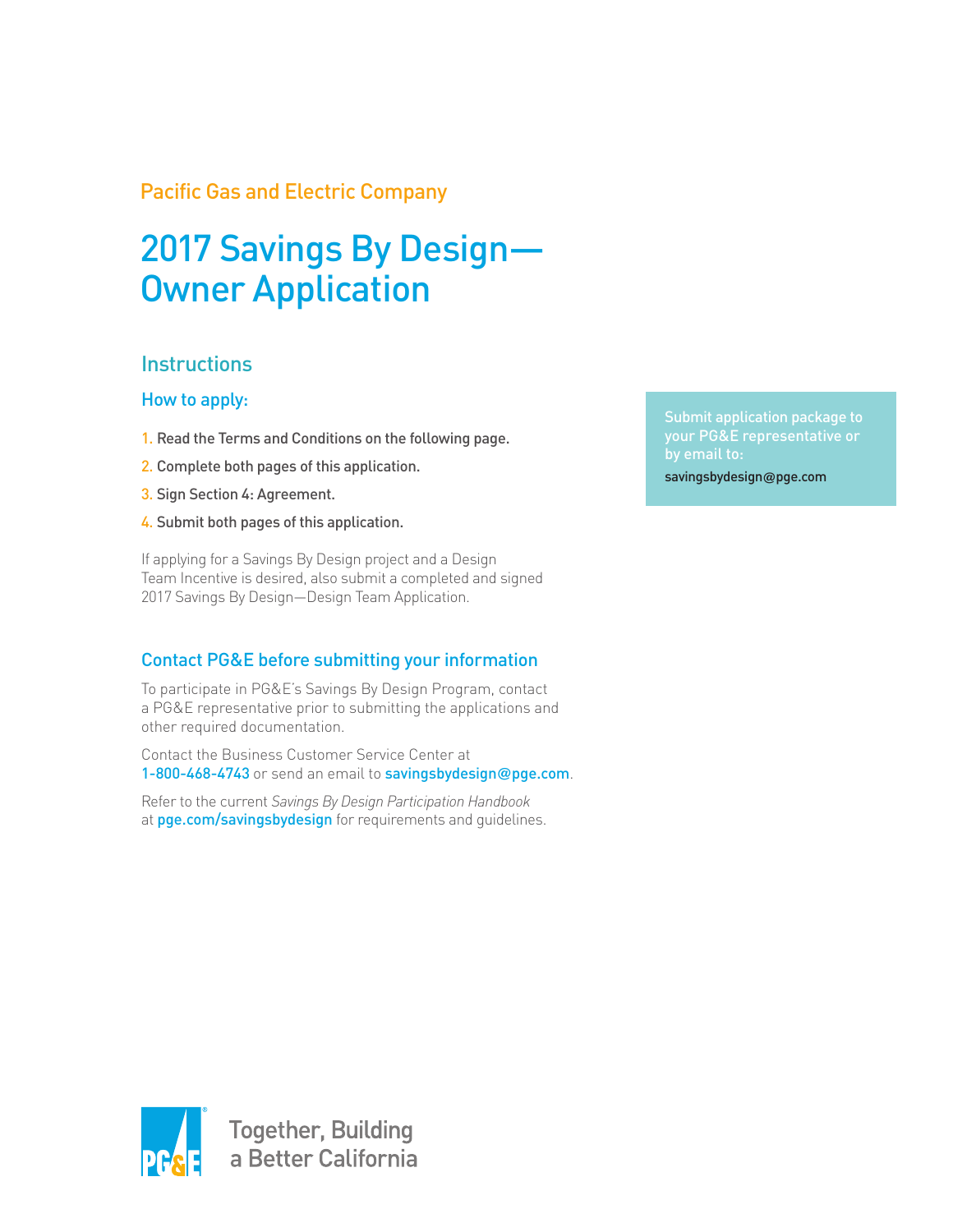### Terms and Conditions

I, the Customer, agree to the following terms and conditions ("the Agreement"):

- 1. I meet the Savings By Design eligibility requirements as stated in the appropriate attachment(s) included with this Application.
- 2. The information I have supplied on this Application and attachment(s) is true, correct, and complete.
- 3. I have read and understand the terms and conditions of the Agreement and on the appropriate attachments and agree to abide by the rules, requirements and terms set forth on this Application, the Agreement, and all attachments.
- 4. If the Agreement is terminated for any reason, Pacific Gas and Electric Company (PG&E) shall not be liable to the Customer for damages or compensation of any kind.
- 5. PG&E reserves the right to determine eligibility for the Incentive.
- 6. PG&E MAKES NO REPRESENTATION OR WARRANTY, AND ASSUMES NO LIABILITY WITH RESPECT TO QUALITY, SAFETY, PERFORMANCE, OR OTHER ASPECT OF ANY DESIGN, SYSTEM OR APPLIANCE INSTALLED PURSUANT TO THE AGREEMENT, AND EXPRESSLY DISCLAIMS ANY SUCH REPRESENTATION, WARRANTY OR LIABILITY. CUSTOMER AGREES TO INDEMNIFY PG&E, ITS AFFILIATES, SUBSIDIARIES, PARENT COMPANY, OFFICERS, DIRECTORS, AGENTS, AND EMPLOYEES AGAINST ALL LOSS, DAMAGE, EXPENSE, FEES, COSTS, AND LIABILITY ARISING FROM ANY MEASURES INSTALLED.
- 7. Both funding and the conditions of the Incentive are subject to the jurisdiction of the California Public Utilities Commission (CPUC) and shall be subject to such changes or modifications as the CPUC may, from time to time, direct in the exercise of its jurisdiction. If there are changes in the Incentive, PG&E will endeavor, but cannot guarantee, to provide a reasonable period of time before changes go into effect.
- 8. I understand that if the incentive is modified in any way or terminated by order of any government entity, then the Agreement shall be revised or terminated consistent with that order.
- 9. PG&E may assign the Agreement, in whole or in part, or its rights and obligations hereunder, directly or indirectly, by operation of law or otherwise, without the Customer's prior written consent, provided PG&E remains obligated for payments incurred prior to the assignment. The Customer may not assign this Application, in whole or in part, or its rights and obligations hereunder, directly or indirectly, by operation of law or otherwise without the prior written consent of PG&E.
- 10. I understand the Incentive requires inspections and measurements of the performance of the measures. Therefore, I agree to provide access to the Project Site for these purposes to PG&E and/or its agents or assigns and the CPUC and/or its agents or assigns.
- 11. I agree to release PG&E, its affiliates, subsidiaries, parent company, officers, managers, directors, agents, and employees from all claims, demands, losses, damages, costs, expenses, and liability (legal, contractual, or otherwise), which arise from or are in any way connected with any: (1) injury to or death of persons, including but not limited to employees of PG&E, customer, or any third party; (2) injury to property or other interests of PG&E, Customer or any third party; (3) violation of local, state, or federal common law, statute, or regulation, including but not limited to environmental laws or regulations; (4) energy savings shortfall; so long as such injury, violation, or shortfall (as set forth in (1)–(4) above) arises from or is in any way connected with the Project, including any third party's performance of or failure to perform the Project, however caused, regardless of any strict liability or negligence of PG&E, its officers, managers, or employees.
- 12. Energy savings for which incentives are paid cannot exceed the actual usage provided by PG&E. Non-utility supply, such as cogeneration or deliveries from another commodity supplier, does not qualify as usage from PG&E (with the exception of Direct Access customers or customers paying departing load fees for which the utility collects PPP or PGC charges).
- 13. Funding approved for this Incentive is limited and will be paid on a first-come, first-served basis to qualified customers. Funds will only be reserved upon PG&E's execution of the Agreement. This incentive offer is subject to the availability of authorized funds.
- 14. Installation of any energy-efficient equipment required for compliance with 2016 Title 24 will not qualify for incentives. Energy efficiency improvements beyond 2016 Title 24 requirements or a generally accepted industry standard, where applicable, may be eligible for incentives.
- 15. Specific restrictions may apply to each energy efficiency system, as outlined in the instructions and attached project forms. PERMITS AND LICENSES. Customer and/or Project Sponsor, at their own expense, shall obtain any licenses and permits for the Project. Failure to do so will constitute a material breach. 15.1 Certifications. After measures and/or equipment is installed and prior to Incentives being paid, the recipient of the incentive must certify they have complied with applicable permitting and licensing requirements and if a contractor did the work the contractor was licensed. For projects involving the replacement of heating, venting, or air conditioning equipment, the certification must contain the permit number and be signed by the licensed contractor who did the work.

15.2 Proof of Permit Closure. When the work involves obtaining a permit for central air-conditioning and heat pump projects, documentation of proof the permit has been closed must be provided prior to the payment of any incentive for such work.

- 16. To be eligible for incentives, I agree that I have not and will not apply for or receive incentives offered by local or state entities or other utilities for measures covered under this Agreement.
- 17. PG&E may suspend or terminate the Agreement, without cause, upon written notice to me.
- 18. I understand the following Tax Liability provisions: PG&E will report incentives greater than \$600 as income to me on IRS form 1099 unless: (1) I have marked the "Corporation" or "Exempt" tax status box, or (2) I identified a different party as "Payee" in Section 2 of the application.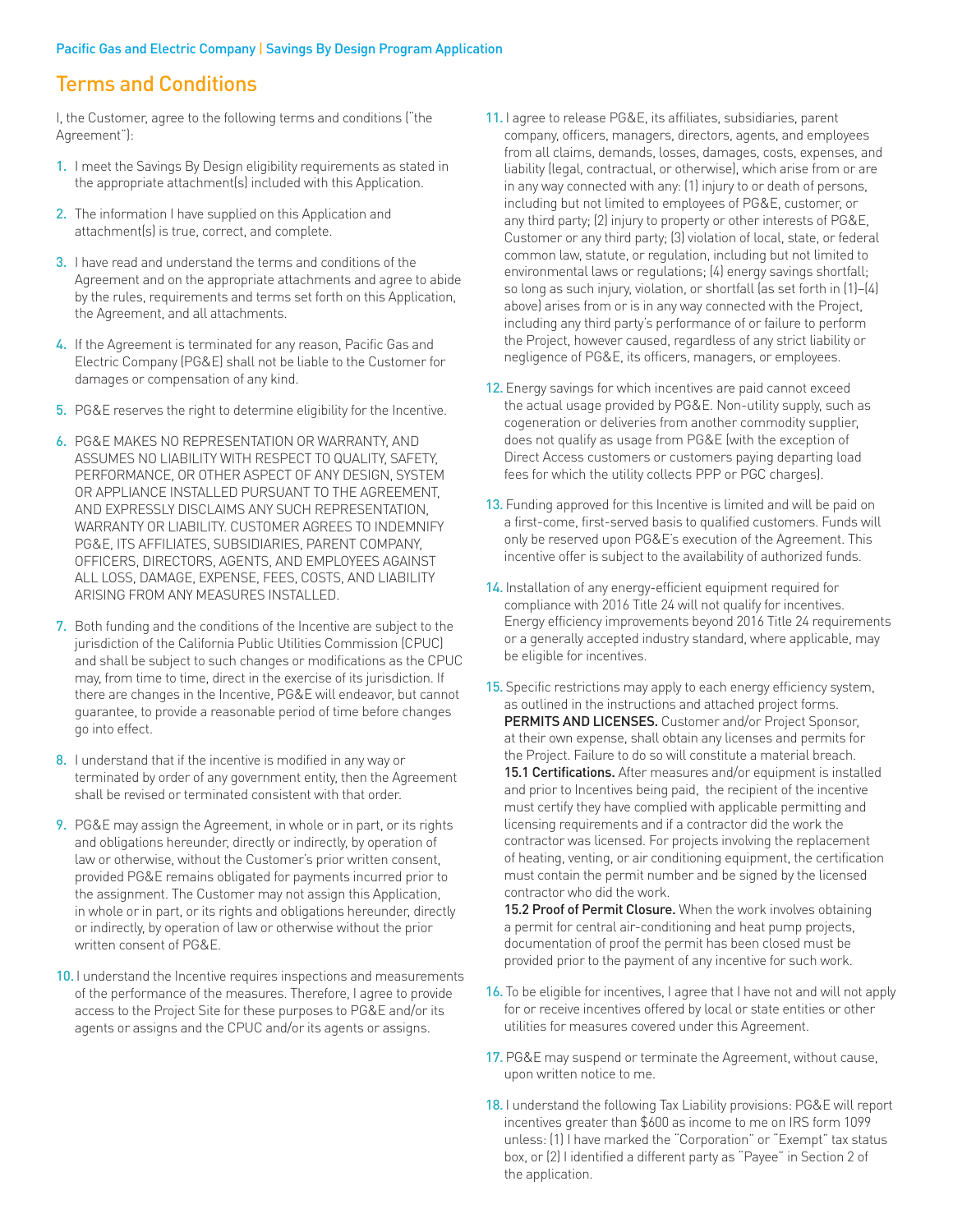

2017 Savings By Design—Owner Application

| <b>SECTION 1</b>                                                                                                                                                           | <b>CUSTOMER CONTACT INFORMATION</b>             |               |                                    |                                                   |                       |                                                                       |       |  |  |  |
|----------------------------------------------------------------------------------------------------------------------------------------------------------------------------|-------------------------------------------------|---------------|------------------------------------|---------------------------------------------------|-----------------------|-----------------------------------------------------------------------|-------|--|--|--|
|                                                                                                                                                                            |                                                 |               |                                    |                                                   |                       |                                                                       |       |  |  |  |
| PG&E Customer Name                                                                                                                                                         |                                                 |               |                                    |                                                   |                       |                                                                       |       |  |  |  |
|                                                                                                                                                                            |                                                 |               |                                    |                                                   |                       |                                                                       |       |  |  |  |
| Mailing Address                                                                                                                                                            |                                                 |               |                                    | City                                              |                       | State                                                                 | Zip   |  |  |  |
|                                                                                                                                                                            |                                                 |               |                                    |                                                   |                       |                                                                       |       |  |  |  |
| <b>Customer Contact Name</b>                                                                                                                                               |                                                 |               |                                    | Title                                             |                       |                                                                       |       |  |  |  |
|                                                                                                                                                                            |                                                 |               |                                    |                                                   |                       |                                                                       |       |  |  |  |
| Contact Telephone Number                                                                                                                                                   |                                                 |               | <b>Contact Fax Number</b>          |                                                   |                       | Email                                                                 |       |  |  |  |
| <b>SECTION 2</b>                                                                                                                                                           | PROJECT INFORMATION                             |               |                                    |                                                   |                       |                                                                       |       |  |  |  |
|                                                                                                                                                                            |                                                 |               |                                    |                                                   |                       |                                                                       |       |  |  |  |
| Project Name                                                                                                                                                               |                                                 |               |                                    |                                                   |                       | Check if participating in PG&E Local Government/Statewide Partnership |       |  |  |  |
|                                                                                                                                                                            |                                                 |               |                                    |                                                   |                       |                                                                       |       |  |  |  |
| PG&E Local Government/Statewide Partnership Name (if applicable)                                                                                                           |                                                 |               |                                    |                                                   |                       |                                                                       |       |  |  |  |
|                                                                                                                                                                            |                                                 |               |                                    |                                                   |                       |                                                                       |       |  |  |  |
| Project Site Address                                                                                                                                                       |                                                 |               |                                    | City                                              |                       | State                                                                 | Zip   |  |  |  |
|                                                                                                                                                                            |                                                 |               |                                    |                                                   |                       |                                                                       |       |  |  |  |
|                                                                                                                                                                            | Site Contact Name (if different from applicant) |               |                                    | Title                                             |                       |                                                                       |       |  |  |  |
|                                                                                                                                                                            |                                                 |               |                                    |                                                   |                       |                                                                       |       |  |  |  |
| Site Contact Telephone Number                                                                                                                                              |                                                 |               |                                    | <b>Site Contact Email</b>                         |                       |                                                                       |       |  |  |  |
|                                                                                                                                                                            |                                                 |               |                                    |                                                   |                       |                                                                       |       |  |  |  |
| Conditioned Sq. Ft.*<br>Est. Plan Finalization Date*                                                                                                                       |                                                 |               | Est. Construction Completion Date* |                                                   | Est. % Energy Savings |                                                                       |       |  |  |  |
|                                                                                                                                                                            |                                                 |               |                                    |                                                   |                       |                                                                       |       |  |  |  |
| Facility Description/Type                                                                                                                                                  |                                                 |               |                                    | Years Since Built or Last Major Renovation        |                       | Total Sq. Ft. of Facility                                             |       |  |  |  |
| *Required field                                                                                                                                                            |                                                 |               |                                    |                                                   |                       |                                                                       |       |  |  |  |
| <b>Design Team Member Information</b>                                                                                                                                      |                                                 |               |                                    |                                                   |                       |                                                                       |       |  |  |  |
|                                                                                                                                                                            |                                                 |               |                                    |                                                   |                       |                                                                       |       |  |  |  |
| Architectural Firm                                                                                                                                                         |                                                 |               | <b>Contact Name</b>                |                                                   | Email                 |                                                                       | Phone |  |  |  |
|                                                                                                                                                                            |                                                 |               |                                    |                                                   |                       |                                                                       |       |  |  |  |
|                                                                                                                                                                            | Mechanical OR Electrical Engineer Firm          |               | <b>Contact Name</b>                |                                                   | Email                 |                                                                       | Phone |  |  |  |
| Project Type (check one)                                                                                                                                                   |                                                 |               |                                    |                                                   |                       | <b>End-Use Kickers (check if applicable)</b>                          |       |  |  |  |
| New Construction (including additions)                                                                                                                                     |                                                 |               |                                    | Renovation/remodel (including tenant improvement) |                       | End-Use Monitoring                                                    |       |  |  |  |
| <b>Type of Business/Organization</b>                                                                                                                                       |                                                 |               |                                    |                                                   |                       |                                                                       |       |  |  |  |
| $\Box$ Office                                                                                                                                                              | $\Box$ Restaurant                               | $\Box$ Retail | $\Box$ School                      | Other (please specify)                            |                       |                                                                       |       |  |  |  |
|                                                                                                                                                                            |                                                 |               |                                    |                                                   |                       |                                                                       |       |  |  |  |
| For Savings By Design projects requesting a design team incentive, please also complete the 2017 Savings By Design—Design Team Application at the end<br>of this document. |                                                 |               |                                    |                                                   |                       |                                                                       |       |  |  |  |